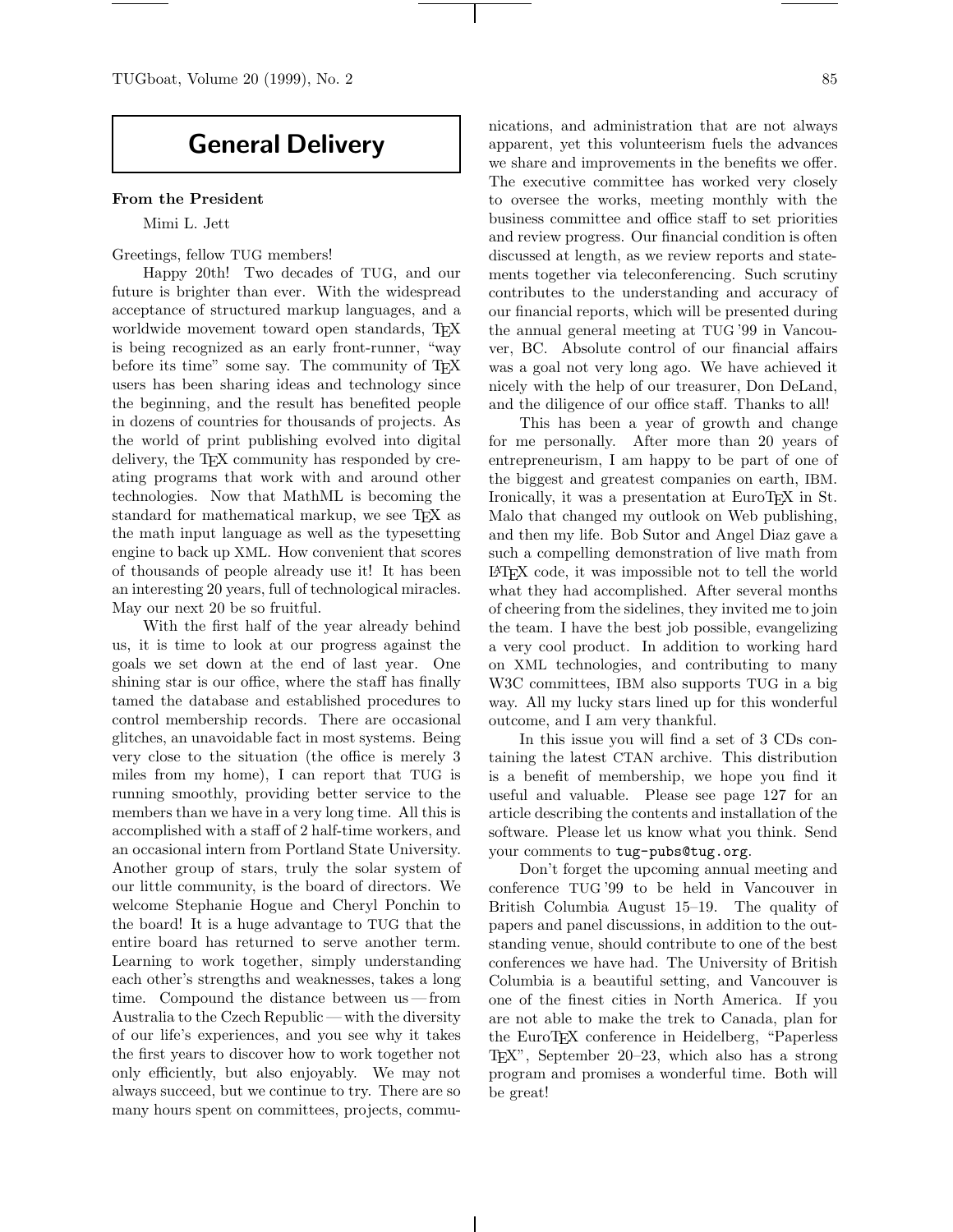Finally, a note of thanks to all of our members, past and present. Over the years we have had thousands of people support our work for the TEX community. By joining TUG and contributing to our publications and projects, you are contributing to a worldwide consortium and expanding knowledge base dedicated to mathematics. Thank you, members!

> Mimi L. Jett IBM T. J. Watson Research Center P.O. Box 218 Yorktown Heights, NY 10598 jett@us.ibm.com

# **Editorial Comments**

Barbara Beeton

#### **Remembering**

One of the great pleasures of TUG is meeting so many interesting people. This is balanced by sorrows, when some of these people are taken from us.

Earlier this year, two deaths occurred in the TEX family — Roswitha Graham and Norman Naugle. Later on in these pages, you will find a brief remembrance of each of them, written by a colleague. But let me do a little remembering here.

I met Roswitha in 1989, when she attended the annual meeting at the invitation of Bart Childs, then president of TUG, along with the heads of several other European TEX groups, to share their knowledge of the many users of T<sub>EX</sub> in their groups who were not members of TUG. These individuals sat on the TUG board for several years as Special Directors, and we came to know one another in that context. Roswitha was always concerned about what was best for the users and the organization; she took this responsibility very seriously, but with great charm and dignity. In the spring of 1992, after a standards meeting in Copenhagen, my husband joined me for a trip through parts of Scandinavia. While in Stockholm, we visited with Roswitha, both in town and on the Grahams' island in the archipelago outside the harbor. During that visit, she showed us where Don Knuth had found a real web— constructed by a diligent spider— and she and I made arrangements to transcribe the tape of Don's Q & A session following the presentation of his honorary doctorate from the

Royal Institute of Technology (see *TUGboat* **<sup>13</sup>**(4), pp. 419*ff* ). I remember Roswitha as a gracious and capable person, welcoming and caring.

Norman Naugle burst upon the T<sub>E</sub>X scene much earlier; his name first appears in a membership list in 1982, and I met him that year at the annual meeting at Stanford. Outgoing, exuberant, all the adjectives one can think of to describe a Texas native (or TEXas as it would later appear in the program of the 1990 annual meeting in College Station). Norm didn't want anything to do with the TUG bureaucracy, but he surely spread the word about TEX throughout Texas  $A\&M$  — among other things, he is responsible for Bart Childs becoming president of TUG, and he nurtured a number of bright and enthusiastic students, among them Tom Rokicki, whom he mentored as an undergraduate. When I asked Tom if he had any thoughts in memory of Norm, he sent me this message.

Norman Naugle was a hero. He was my mentor at Texas A&M and he always seemed to have a job or a programming task that challenged and rewarded me. But more than anything else he was a great friend. He charmed my mother by bragging about her son, invited me to dinner when I couldn't make it home over spring break, and generously shared his computing toys. It is my great fortune to have known him, and I will miss him greatly.

It has been a privilege to know both Roswitha and Norm, and I will miss them both.

#### **New home for the UK TUG FAQ**

Not long after the UK TUG FAQ was first published on paper, in the UK TUG Journal Baskerville (vol. 4, no. 6, December 1994), the group established a "temporary" Web address for interactive access to the FAQ. The School of Cognitive and Computing Sciences of the University of Sussex at Brighton was host to this "temporary" service for about four years, a service for which all TEX users are grateful.

Now, at last, a "final" home has been announced by the UK TUG, established in association with the CTAN node at the University of Cambridge Computer Laborarory: http://www.tex. ac.uk/cgi-bin/texfaq2html?introduction=yes

The sources, and readily-printable copies, of the FAQ remain on CTAN in directory usergrps/ uktug/faq.

The interactive FAQ still offers the same facilities as it always has, but there are plans to develop new facilities to further enhance its utility.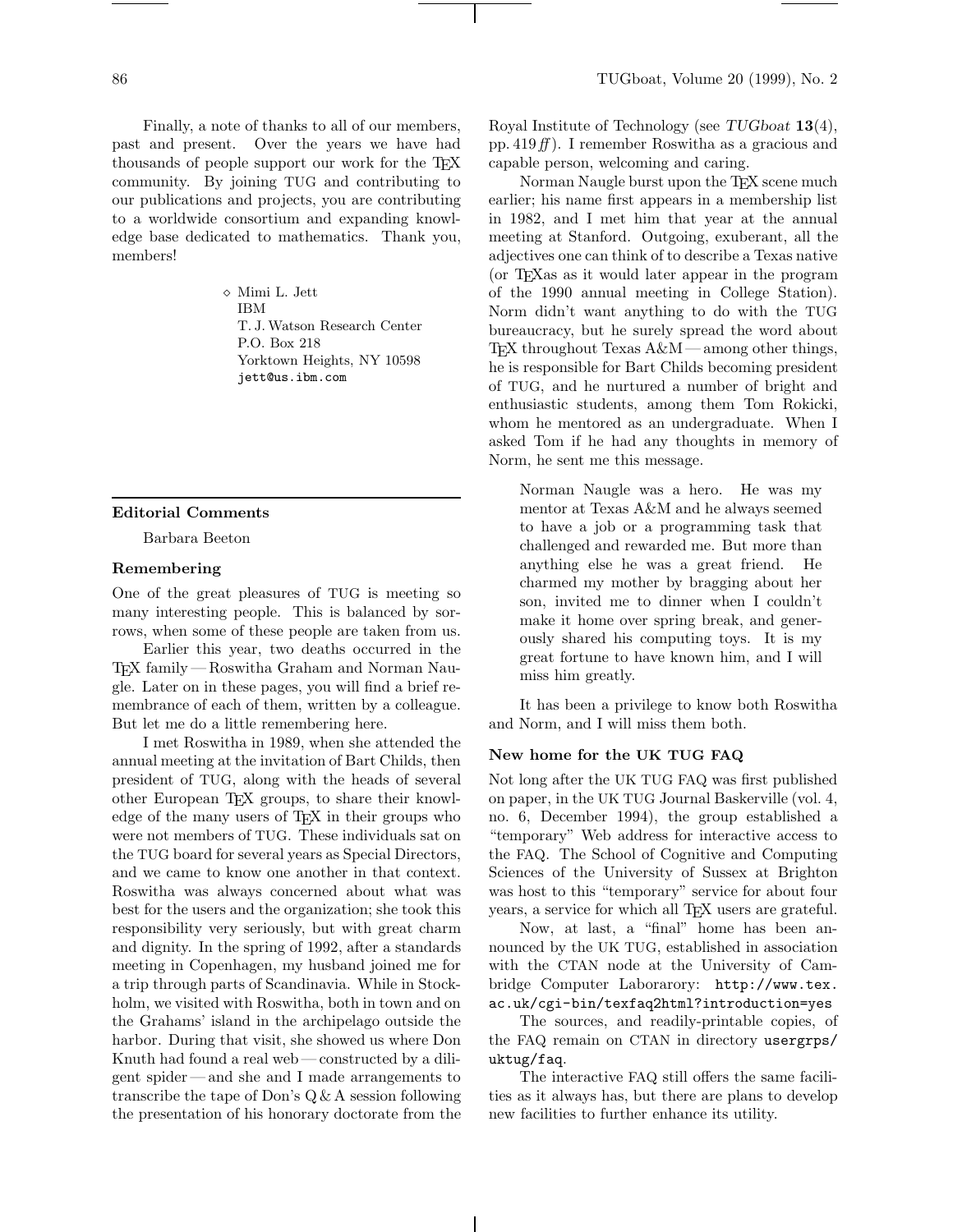The FAQ is under constant development, and in particular a new printed version is in preparation. The UK TEX Users' Group would very much welcome contributions at this time.

Comments, suggestions and error reports concerning the FAQ should be addressed to the current maintainer, via uktug-faq@tex.ac.uk.

Thanks to Robin Fairbairns for this report.

# *TUGboat* **authors' rights**

In the last issue, we stated our policy about making *TUGboat* available in electronic form, via the *TUGboat* web pages. Although it was stated that authors retain the copyright to their own articles, we neglected to mention that TUG has no objection to authors posting this material on their own Web pages, or including it with packages on CTAN. Once an article has appeared in *TUGboat*, the author is welcome to include the reference in a footnote; if an author requests it, we will return the file as published for the author's use.

In fact, we encourage authors to keep their articles updated, if information in them is subject to change— what will appear on the *TUGboat* pages is just what appeared in print, except for application of errata and corrigenda, if any such are called to our attention.

# **Home site for ConTEXt**

In the last issue, it was announced that the ConTEXt system, by Hans Hagen, was available at CTAN. Hans has reminded me that although the macros and maybe a few manuals are on CTAN, the main site is actually www.pragma-ade.nl. Here one can find about 50 Mb of macros, documentation, examples, and more; this is expected to double as Hans finds the time to sort things out. Since CTAN has limited disk space, only the most important pieces will be found there.

# **Credit where credit is due**

The article on Father Truchet in the last issue of *TUGboat* was written by both Jacques André and Denis Girou. Unfortunately, Denis' name was omitted from the table of contents. Apologies!

This omission has been rectified in the online version of the contents and in Nelson Beebe's *TUGboat* bibliography.

# **The growing Russian TEX library**

We have been informed that *The LATEX Companion* has joined the collection of T<sub>E</sub>X-related books now available in Russian. If you are interested in this edition, by Mir Publishers, please get in touch with

Irina Makhovaya, the Executive Director of Cyr-TUG, at irina@mir.msk.su.

#### **A new feature: Cartoons by Roy Preston**

For about a year, visitors to the Typo-L web site have been amused by topical cartoons by Roy Preston. Topics have been wide-ranging: type identification and usage, commentary on particular types or typographers, questions about copyright protection, even a few *ad hominem* items inspired by various list correspondents. Many of the topics are (or should be) familiar to *TUGboat* readers, so I asked Roy for permission to publish some of his cartoons— and he has generously granted it.

Roy is a semi-retired former illustrator/graphic designer/art director/creative director with 25 years of experience in advertising. He lives with his family of three cats in Hardy's Dorset, England, and spends his waking time painting, designing fonts, and indulging in discussions on Typo-L.

You can see some of Roy's cartoons (and a lot of other interesting typo-related material) on the Typo-L web site, at http://www.ids.co.uk/ preston/typo/. If you'd like to subscribe to the mailing list, instructions are on the web site. Typo-L was started as a T<sub>E</sub>X-related list (the "listmom" is our good friend Peter Flynn), though it has since been adopted by "mainline" type mavens; however, there are still a number of TEXies in the ranks.

So watch for the cartoons. I think we're in for a treat.

> Barbara Beeton American Mathematical Society P. O. Box 6248 Providence, RI 02940 USA bnb@ams.org

# **Norman W. Naugle A Rememberance**

Bart Childs

Norman Wakefield Naugle died on Friday, July 1, 1999. He was 68 years old and had been suffering from the dreaded Alzheimer's. Still, to the end he was pretty much the Norman that we knew and recall so fondly.

A few years ago he married Esta, a friend from high school times. She was a great partner for him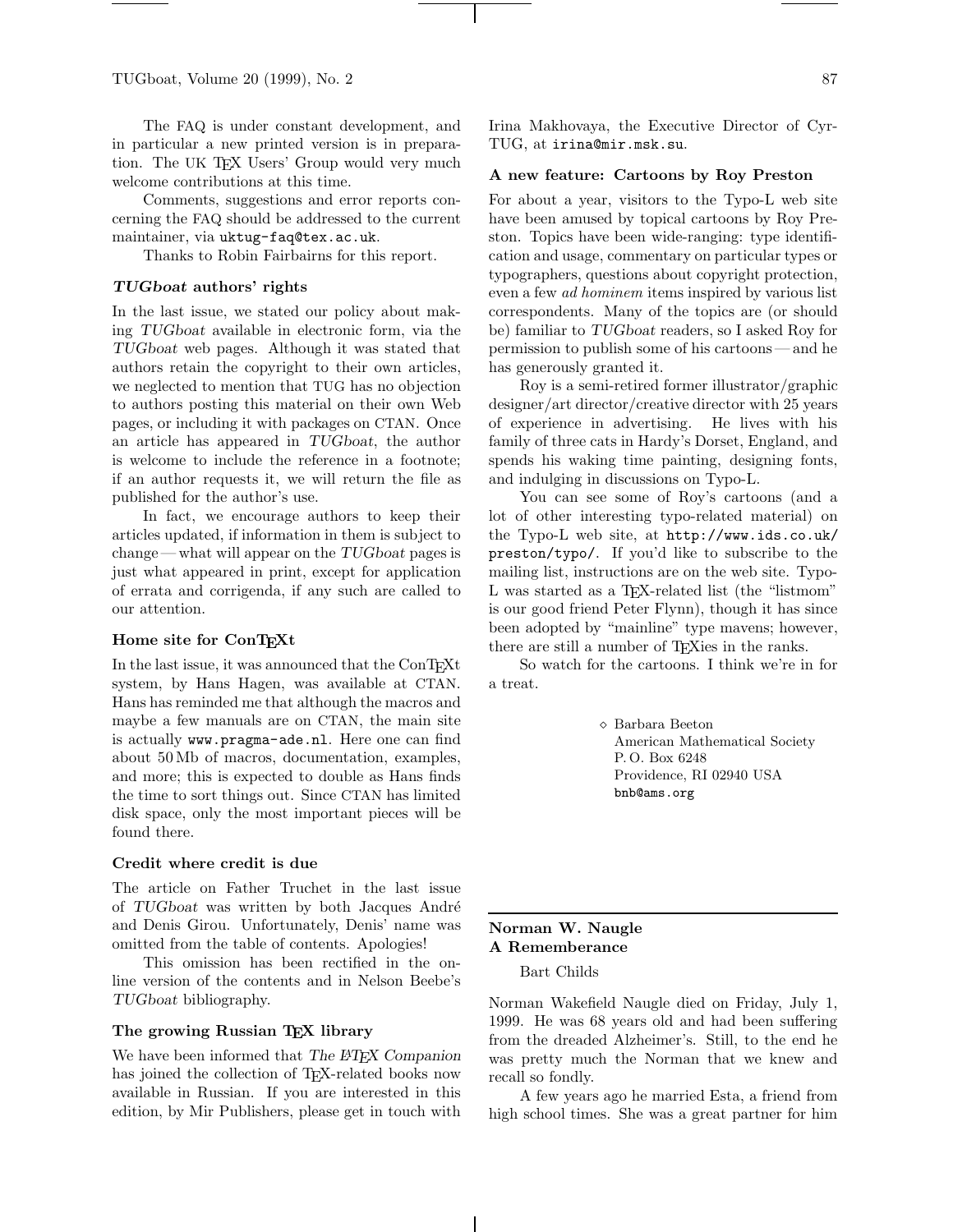and with his son Ross and daughter Nancy gave him the care needed toward the end. They finally had him admitted to a specialized care facility and he died two weeks later. It is such an unfair disease.

Norman was from Saginaw, Texas, which is now nearly swallowed from the northward expansion of Ft. Worth. He finished high school and immediately pursued his B.S. at Texas A&M. He told me that he wanted to be an electrical engineer, but that he quit because they required him to take too many power courses and discouraged his studying electronics.

In those days this was a small school, all male, and all military. He identified with his Corps of Cadets unit, the Signal Corps. He remained active in the alumni affiliations with that until just recently. Esta attended some of their functions with him.

Norman was last in my office in early May. I saw him on his bicycle later in the month. He knew why he wanted to be there, to talk about helping people understand and use T<sub>EX</sub>/L<sup>AT</sup>EX. It hurt because he could not find or remember people's names or the city they were in. If he was trying to indicate Don Knuth, Tom Rokicki, or someone in Austin, he would gesture to the west.

Norman introduced me to T<sub>E</sub>X. I was supporting a basic word processor in our department. I made a large number of extensions to it including going into graphics mode and beating out an integral sign by repeated use of the period. We saw each other at the university dairy bar one day and I told him I wanted to show him this. He responded that he would like to see it but wanted to show me something when I finished. He brought the original TEX and METAFONT book from Digital Press. I do not think I ever touched that word processor again.

Dave Kellerman approached Norman about being President of TUG. Norman deflected that toward me. That opportunity to serve has certainly been one of the highlights of my professional career and I will be forever grateful. Norman often spent his own money to get release tapes of the TEX systems during our development days. He was that kind of giving and unselfish guy.

At his memorial service, Carl Pearcy told about one of their colleagues asking Norman to turn in his dissertation to the library, where it was scrutinized with great care. It came back with a large number of necessary changes to be accepted. Norman quietly sat down and retyped the colleague's dissertation. Carl also pointed out that Norman finished his Ph.D. while working at NASA on the Lunar Landing. He was the person responsible for the mapping of the lunar surface, and he did it!

Norman loved Texas A&M and most things about it. He would stop and pick up discarded drink containers, newspapers, . . . , as he walked across campus, and put them in the next trash bin. Many of you know that he (and I) did not carry through in that vein to our own offices.

My favorite Norman story concerns the fact that he spent long hours in his office. One late afternoon, a beautifully tanned coed knocked gently on his door. He acknowledged her presence and she stated "I can't find my instructor, will you help me with this algebra problem?" He answered "Certainly, as long as you will let me do you a bigger favor!" She asked what that would be? He said, "When we get through with the algebra I want to tell you about the dangers of overexposure to the sun." She did not accept the help.



I will miss Norman. We will miss Norman. He certainly was a unique, intelligent, and unselfish contributor to our community. I will treasure my many memories and the comments that have been made to me about the loss of our friend.

The above photograph was taken during the outing to Stratford, at the TUG annual meeting in Birmingham, England in 1993.

> Bart Childs Texas A&M University College Station, Texas bart@cs.tamu.edu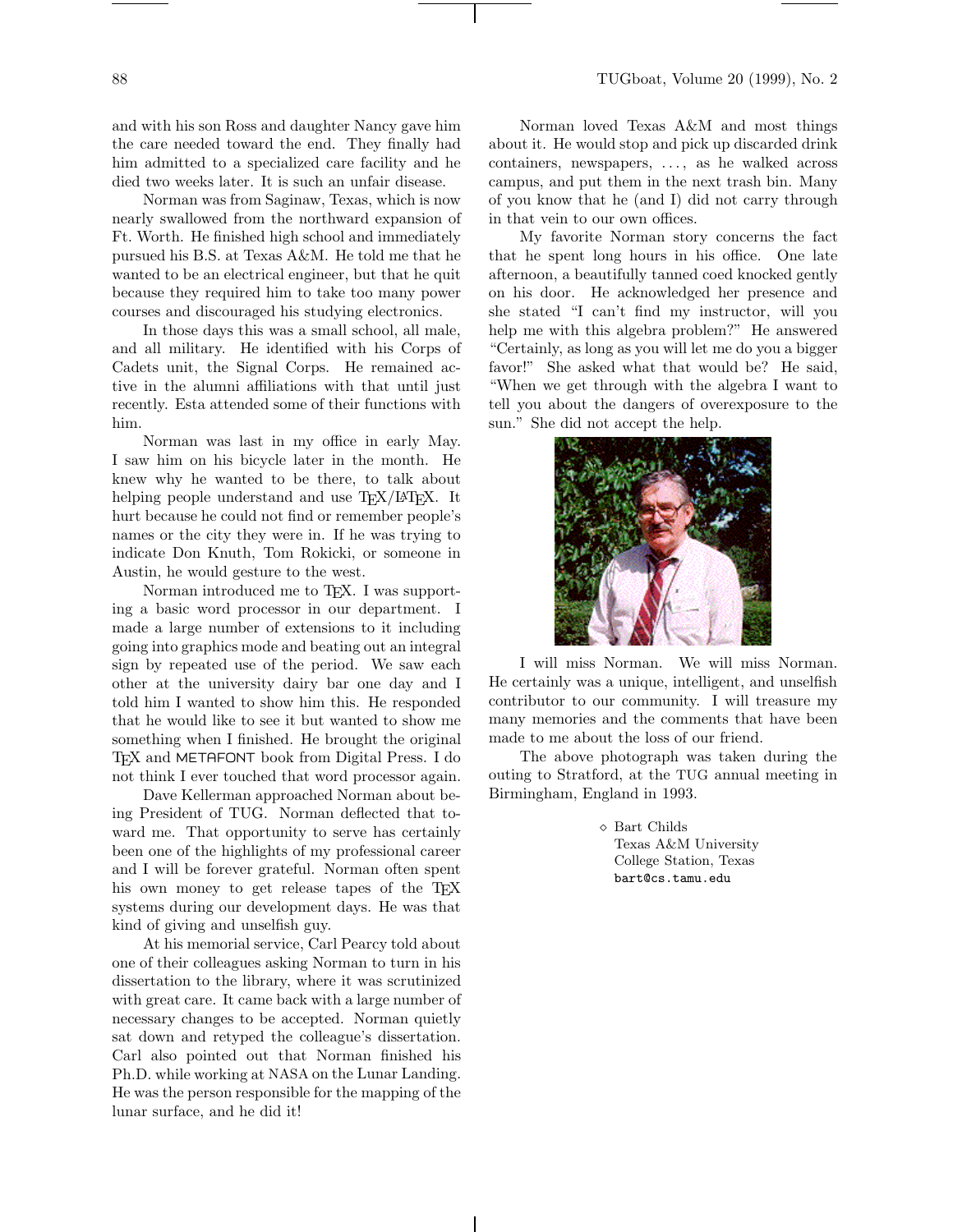# **Roswitha von den Schulenburg Graham**

28 March 1935 – 14 April 1999†

Dag Langmyhr



Roswitha worked at the Kungliga Tekniska Högskolan (Royal Institute of Technology) in Stockholm, Sweden. Her job was to organize the production of books, compendiums and other teaching material for the students. She heard about TEX and saw its potential. Even though she never used TFX herself, she became very en-

thusiastic about it and made a great contribution to introducing it at KTH.

Producing books in the Swedish language, she quickly noted the shortcomings of TEX2. For instance, even though all the letters were there, the Swedish quotation marks were missing. The worst problem, however, was that you could not properly hyphenate words containing either an  $\alpha$  or an  $\ddot{\circ}$ .

In 1988 she was the major force when NTUG (the Nordic TEX Users Group) was founded. Its main purpose was to 'promote the use of TEX and related programs in the Nordic countries (Denmark, Estonia, Finland, Iceland, Norway and Sweden)'. Another important issue was the work to extend TEX to fix the problems of the Nordic users. Members of the Nordic group— and Roswitha in particular— had several meetings with Donald Knuth on this. With the advent of the 8-bit TEX3 and the Cork font encoding, the Nordic languages (and others) got the necessary support.

Roswitha led the Nordic group from its initiation until 1993 and in these years she was also automatically a board member of TUG. After 1993, she remained on the board of NTUG, and her enthusiasm for T<sub>F</sub>X and the group never diminished.

We who have met her will remember her for this enthusiasm for T<sub>F</sub>X and its users, but also because she was so immensely hospitable. Quite a few TEX personalities have fond memories of visits to her summer house on a small island in the Stockholm archipelago. In *TUGboat* volume 13(1992) no 4, we can read about Donald Knuth's visit there and the talks he had with Roswitha.

Roswitha was so very much alive that it is difficult to believe she is no longer among us. We will surely miss her.

> Dag Langmyhr Leader of NTUG dag@ifi.uio.no

# **You meet the nicest people . . .**

Mimi Burbank

# **Everett Larguier, s.j.**

In late July of 1998, I received an email message, the first line of which said, "Pardon me for bothering you, but yours is the first contact available ...". The gentleman needed some help with some T<sub>EX</sub> application on his computer, and kindly provided the necessary information regarding what system, and printer he was using.

What caught my attention was the following:

*. . . I am an old man scrambling toward the door of the 90th year of my life, using L*A*TEX and Linux to keep old man Alzheimer from my door.*

I thought then that this man *must* be the oldest T<sub>E</sub>X user and if not, then certainly one of them!

We have now celebrated the first anniversary of this correspondence,<sup>∗</sup> and I must say, "You really meet the nicest people by email." Providing assistance to users can often be a strain on your time, resources and temperament! I can cheerfully say that in this particular case, I've learned nearly as much as any help I've provided. One cannot help but want to know more about someone who is 90 years of age, and using TEX! Sebastian Rahtz became involved in this correspondence and his response to the above statement was, "TEX will keep you  $\gamma$ oung..."

# **In his own words**

*I am a member of TUG and have been so since about 1989. Reading TUGboat has not been too easy over the years; most of the articles are beyond my comprehension. Over 50 years ago, I got a Ph.D. from Michigan*

Our thanks to Peter Graham, Roswitha's husband, for providing the photograph.

<sup>∗</sup> The quotations in this article come from email correspondence as well as from the biographical publication Peragente Anno Octogesimo Octavo.